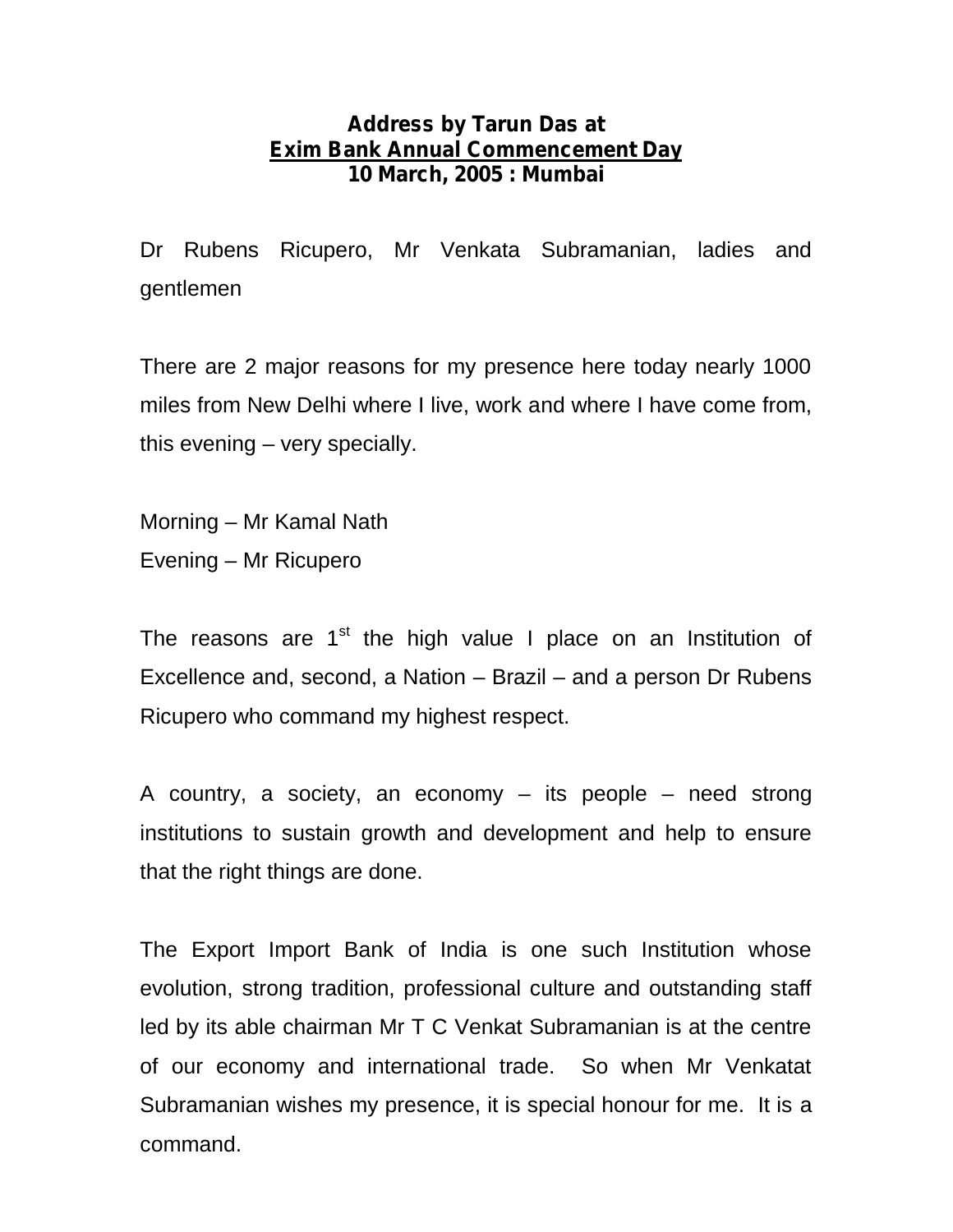The second reason is equally important – Brazil – which I hope, will provide next Director General of WTO and Dr Rubens Ricupero, who is to deliver the Annual Commencement Day Lecutre now.

What an amazing record of contribution, through leadership and rich achievement is reflected in the person of Dr Ricupero.

- A lawyer by profession
- A teacher of experience
- ) An author of repute
- A diplomat of wide experience
- A former Minister of Finance who led Brazil's economic stabilization progress
- Secretary General of UNCTAD for 9 years
- A significant contribution to developing country cooperation in international trade.

Ladies and Gentlemen:

- ) a man of Quality of our times.
- a man of wisdom
- ) a man of knowledge
- a man of vision

These are facets of a leader, which we, in India enormously respect, and value. Plus a very close friend of India. A true friend of India. So it is a very special pleasure and privilege to present to you this